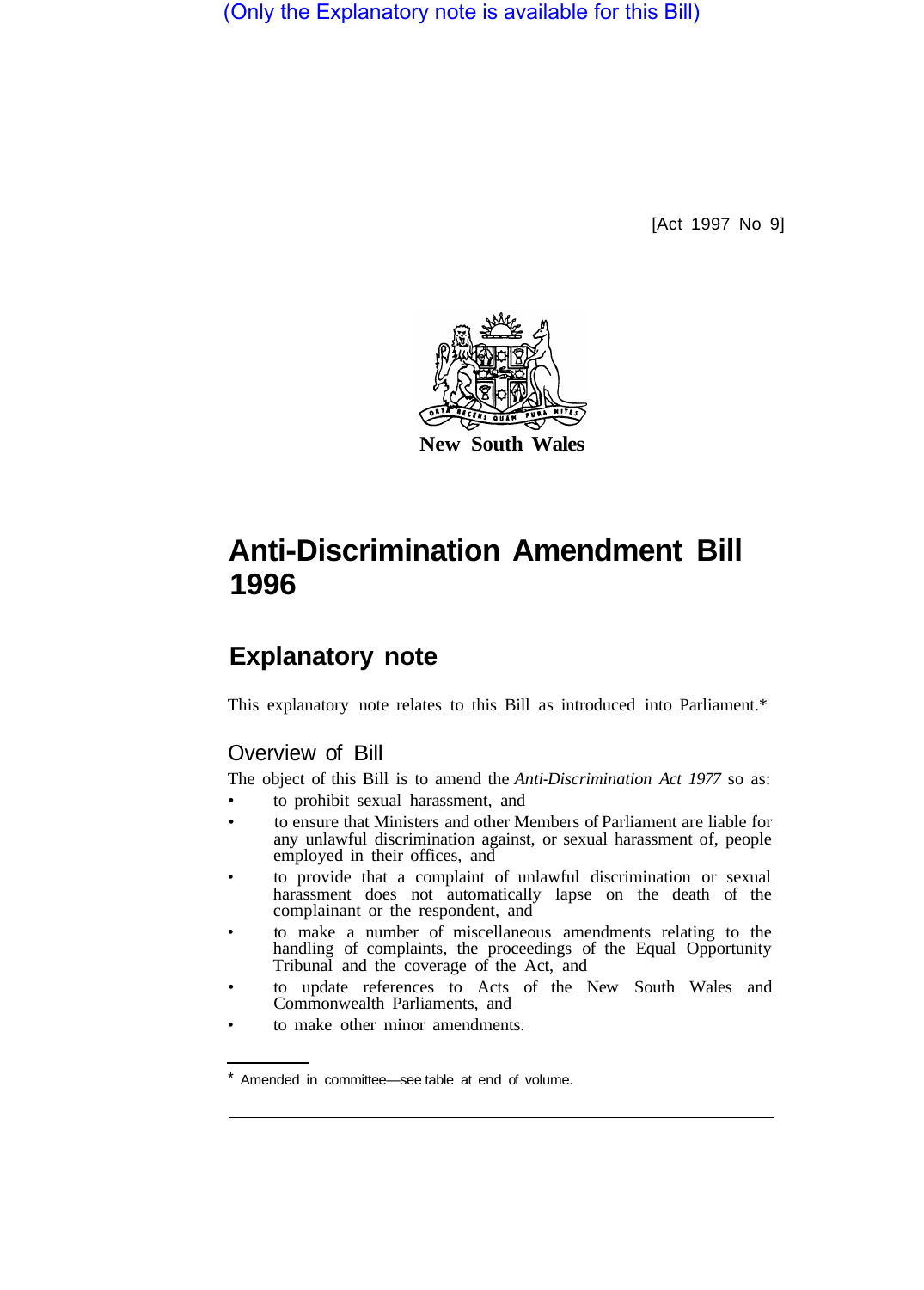Explanatory note

#### Outline of provisions

**Clause 1** sets out the name (also called the short title) of the proposed Act.

**Clause 2** provides for the commencement of the proposed Act on a day or days to be appointed by proclamation.

**Clause 3** is a formal provision giving effect to the amendments to the *Anti-Discrimination Act 1977* set out in Schedule 1.

#### **Schedule 1 Amendments**

#### **Employment in the Public Service and in the office of a Minister or Member of Parliament**

At present, discrimination in employment is prohibited in respect of each ground of unlawful discrimination. For instance, section 8 provides that it is unlawful for an employer to discriminate against a person on the ground of race in respect of arrangements made for determining who should be offered employment and in the terms on which the employer offers employment. (Similar provisions are made in respect of each other ground of unlawful discrimination.)

Those provisions operate by reference to an "employer". At present, section 4 (7) of the Act says, in effect, that a public servant's employer is the relevant Department Head.

Schedule 1 [6] and [7] replace the provisions that set out who is the "employer" of a public servant and updates the terminology of that provision.

In addition, Schedule 1 [7] inserts proposed section 4C, which makes provision for Ministers and Members of Parliament to be regarded as the "employer" of people employed in their offices. As a result, a Minister or other Member of Parliament will be prohibited from unlawfully discriminating against, or sexually harassing, such people and will also be liable for unlawful conduct of other employees in their offices, as are other employers (by virtue of section 53 of the Act).

Proposed section 4C (1) states that the section applies where a Minister or member is not the employer of staff in his or her office.

Proposed section 4C (2) provides that a Minister or member is taken to be the employer of staff in his or her office for the purposes of the Principal Act.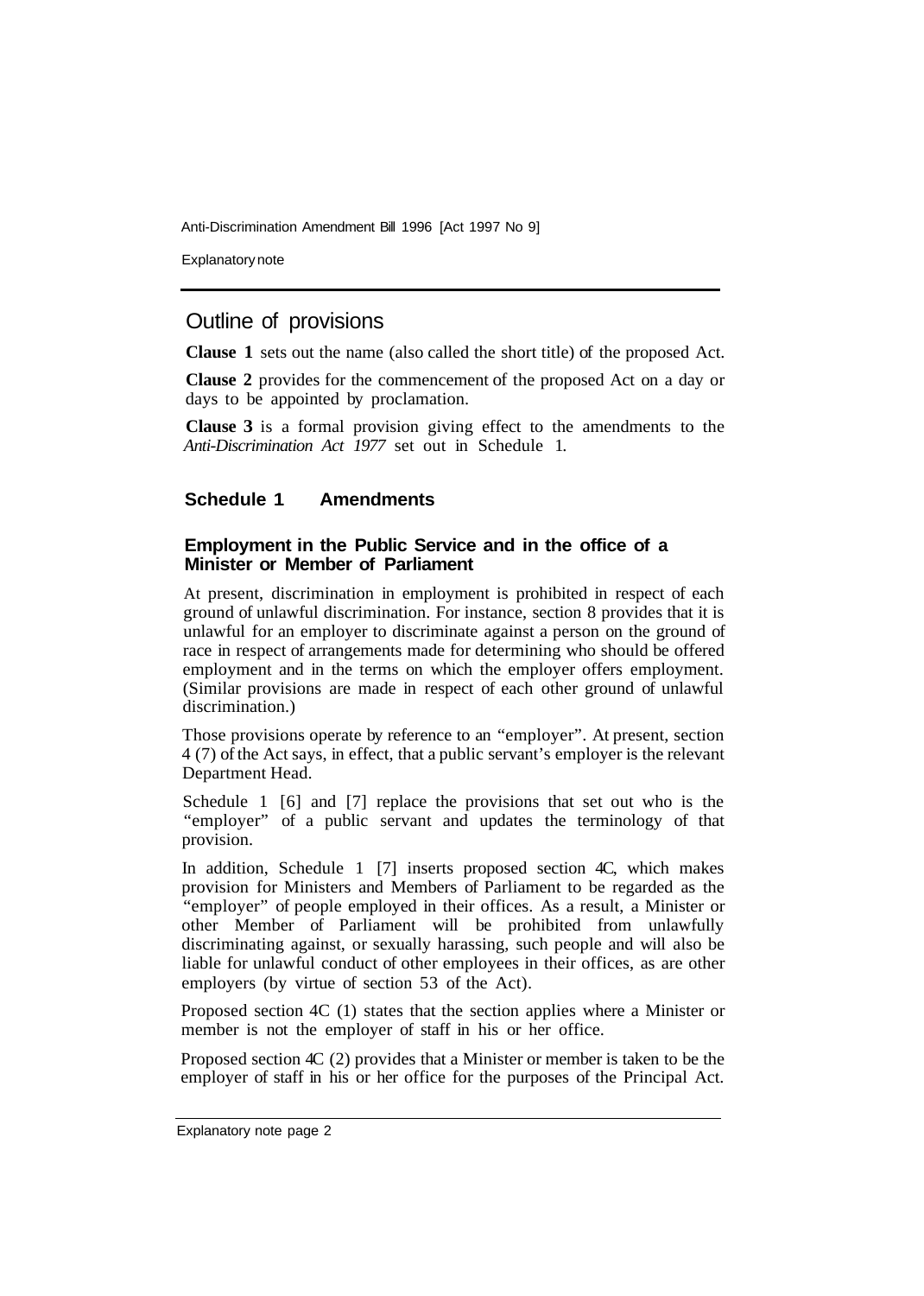Explanatory note

Proposed section 4C (3) provides that Ministers employ on behalf of the Crown.

Proposed section 4C (4) provides that if, because of the section, there would be more than one employer, the Principal Act applies to each employer jointly and severally. Accordingly, obligations under the Principal Act will have to be complied with by each employer, and proceedings will be able to be taken against each employer jointly or separately.

Proposed section 4C (5) makes it clear that section 4B is not affected by the proposed section. (Section 4B treats the relevant Department Head as the employer of certain public sector employees.)

Proposed section 4C (6) makes it clear that the proposed section extends to prospective employment.

Proposed section 4C (7) contains definitions.

#### **Amendments relating to sexual harassment**

The Schedule inserts Part 2A (Prohibition of sexual harassment) into the Act. (See Schedule 1 [10]) The Part renders it unlawful to sexually harass a person in the circumstances set out in the Part.

At present, sex-based harassment is regarded as an element of sex discrimination within the meaning of Part 3 of the Act (see the decision of the Equal Opportunity Tribunal in *Hill v Water Resources Commission* (1985) EOC 92-127).

Part 2A specifically makes sexual harassment unlawful. The prohibition against sexual harassment applies in all areas covered by the Act in relation to other grounds of discrimination, namely accommodation, the provision of goods and services, education, registered clubs and employment, although the exemptions applicable in relation to such unlawful discrimination (that is exemptions for small businesses and private educational authorities) will not apply to sexual harassment. It will also apply to participants in organised sporting competitions and related matters. The consequences of sexual harassment are that a person can make a complaint, dealt with under Part 9, which may lead to orders or other decisions of the Equal Opportunity Tribunal, including an order for damages of up to \$40,000.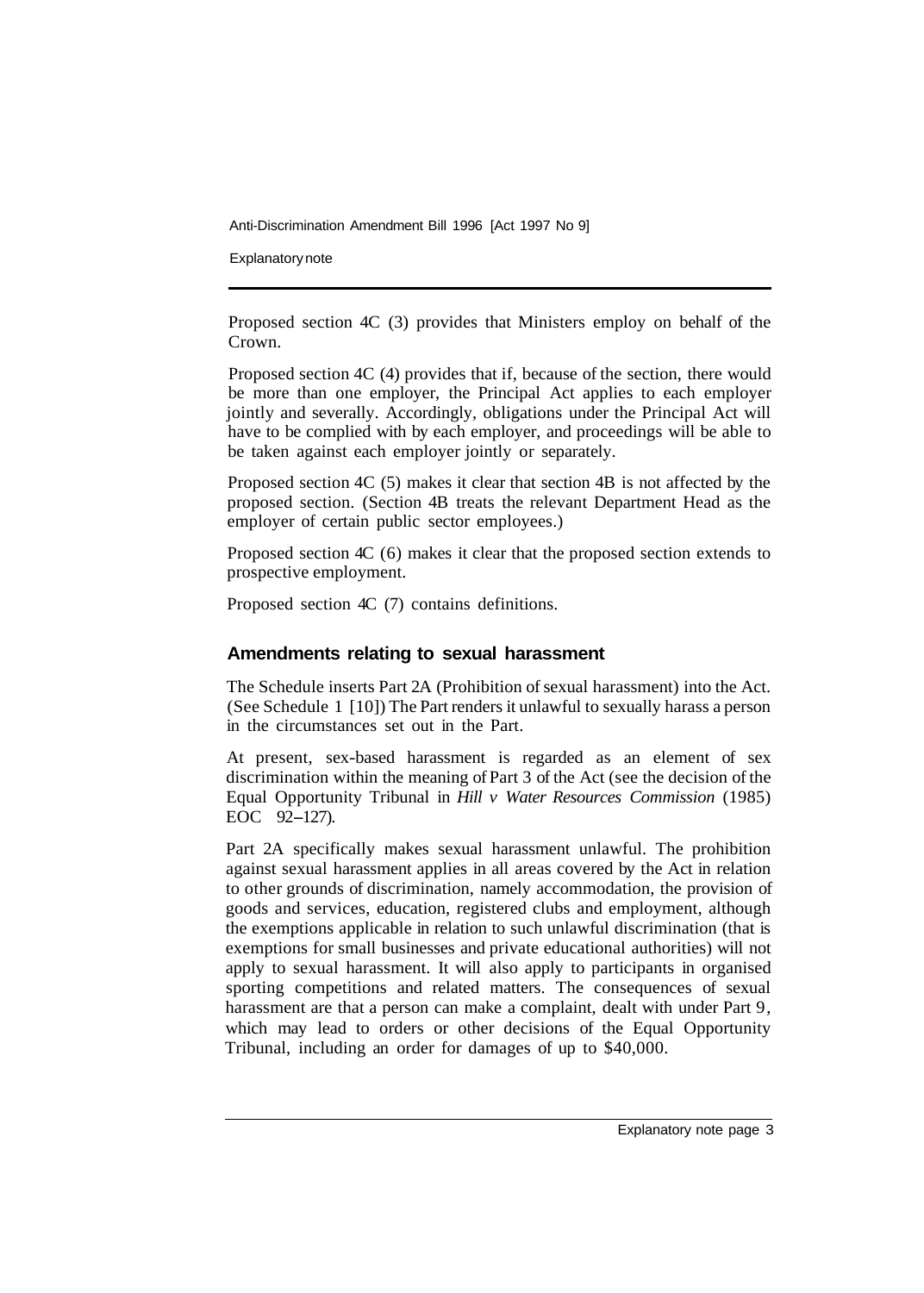Explanatory note

#### **Part 2A Prohibition of sexual harassment**

Part 2A is modelled on the provisions relating to sexual harassment in the *Sex Discrimination Act 1984* of the Commonwealth.

Proposed section 22A defines sexual harassment. A person sexually harasses another person if he or she makes an unwelcome sexual advance, an unwelcome request for sexual favours or engages in any other unwelcome conduct of a sexual nature in relation to the other person in circumstances in which a reasonable person would have anticipated that the other person would be offended, humiliated or intimidated.

Proposed section 22B renders it unlawful to sexually harass an employee, a prospective employee, a fellow employee, commission agent, contract worker, a partner or participant at the same workplace. The liability of a principal or employer for the acts of their agent or employee, or for the acts of any other person in relation to their agent or employee, is limited in respect of sexual harassment. Proposed Part 2A does not operate so as to confer liability on a principal or employer if the principal or employer took all reasonable steps to prevent sexual harassment by their agent or employee. (See Schedule 1 [19])

Proposed section 22C renders it unlawful for a member of an industrial organisation, or a member of staff of such an organisation, to sexually harass a member of the organisation or prospective member.

Proposed section 22D renders it unlawful for a member of a qualifying body to sexually harass a person seeking action in connection with an occupational qualification.

Proposed section 22E renders it unlawful for a person who operates, or is a member of staff of, an employment agency, to sexuaIly harass another person in the course of providing or offering to provide any of the agency's services to that person.

Proposed section 22F renders it unlawful for a member of staff of an educational institution to sexually harass a student or a potential student, and for an adult student to sexually harass a member of staff or student of an institution at the institution or while on an event organised by the institution.

Proposed section 22G renders it unlawful for a person to sexually harass another person in the course of providing, or offering to provide, goods, services or facilities to that other person.

Explanatory note page 4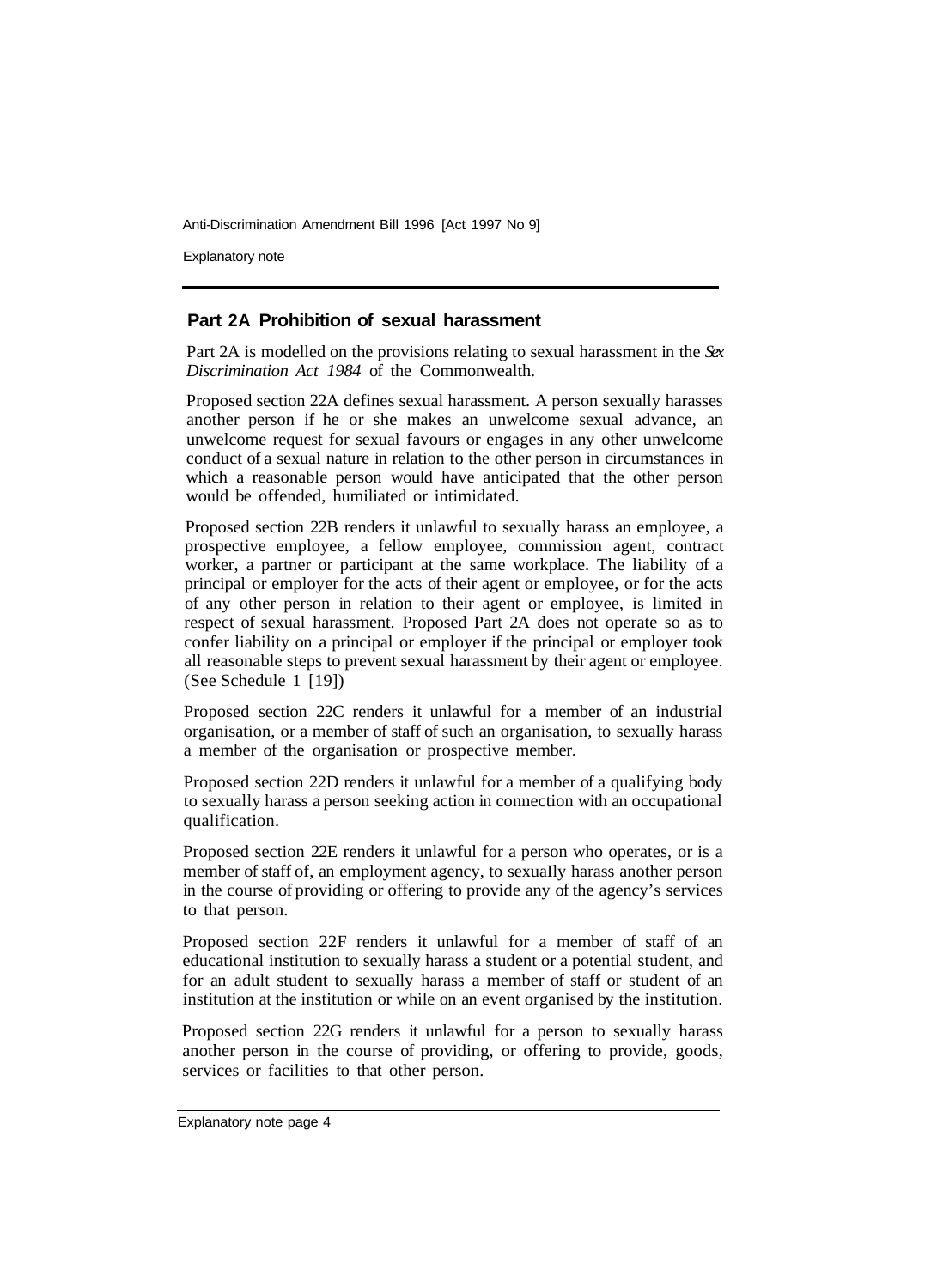Explanatory note

Proposed section 22H renders it unlawful for a person to sexually harass another person in the course of providing or offering to provide accommodation to that person.

Proposed section 221 renders it unlawful for a person to sexually harass another person in the course of dealing with that other person in the disposal or acquisition by that person of an estate or interest in land.

Proposed section 225 renders it unlawful for a member of the committee of management of a registered club, or a member of a registered club, to sexually harass a member of the club or a potential member of the club.

Proposed section 22K renders it unlawful for a person to sexually harass another person in the course of a sporting activity.

Proposed section 22L renders it unlawful for a person performing any function under a State law or for the purpose of a State program to sexually harass another person.

Schedule 1 [19] makes a consequential amendment.

#### **Discrimination in relation to access to places and vehicles**

At present, discrimination in relation to access to places and vehicles is treated separately from discrimination in the provision of goods and services, but only in respect of discrimination on the ground of race or age or on transgender grounds.

Schedule 1 [5] makes the provision of access to a place or vehicle a category of "services", which will apply to all types of discrimination.

Schedule 1 [8], [13] and [16] omit provisions that render discrimination in the provision of access unlawful, since such discrimination will now be encompassed by the provisions dealing with discrimination in the provision of goods and services.

Schedule 1 [12] omits a provision which prohibits discrimination on the grounds of sex in relation to access to places where liquor is sold. (There is no analogous provision in respect of other types of discrimination.) Such discrimination will be covered by the extended definition of *service.* 

#### **Tribunal proceedings**

Section 69N of the Act is amended to allow a judicial member of the Equal Opportunity Tribunal sitting alone to deliver any judgment of the Tribunal or to make an order in respect of costs. (See Schedule 1 [24])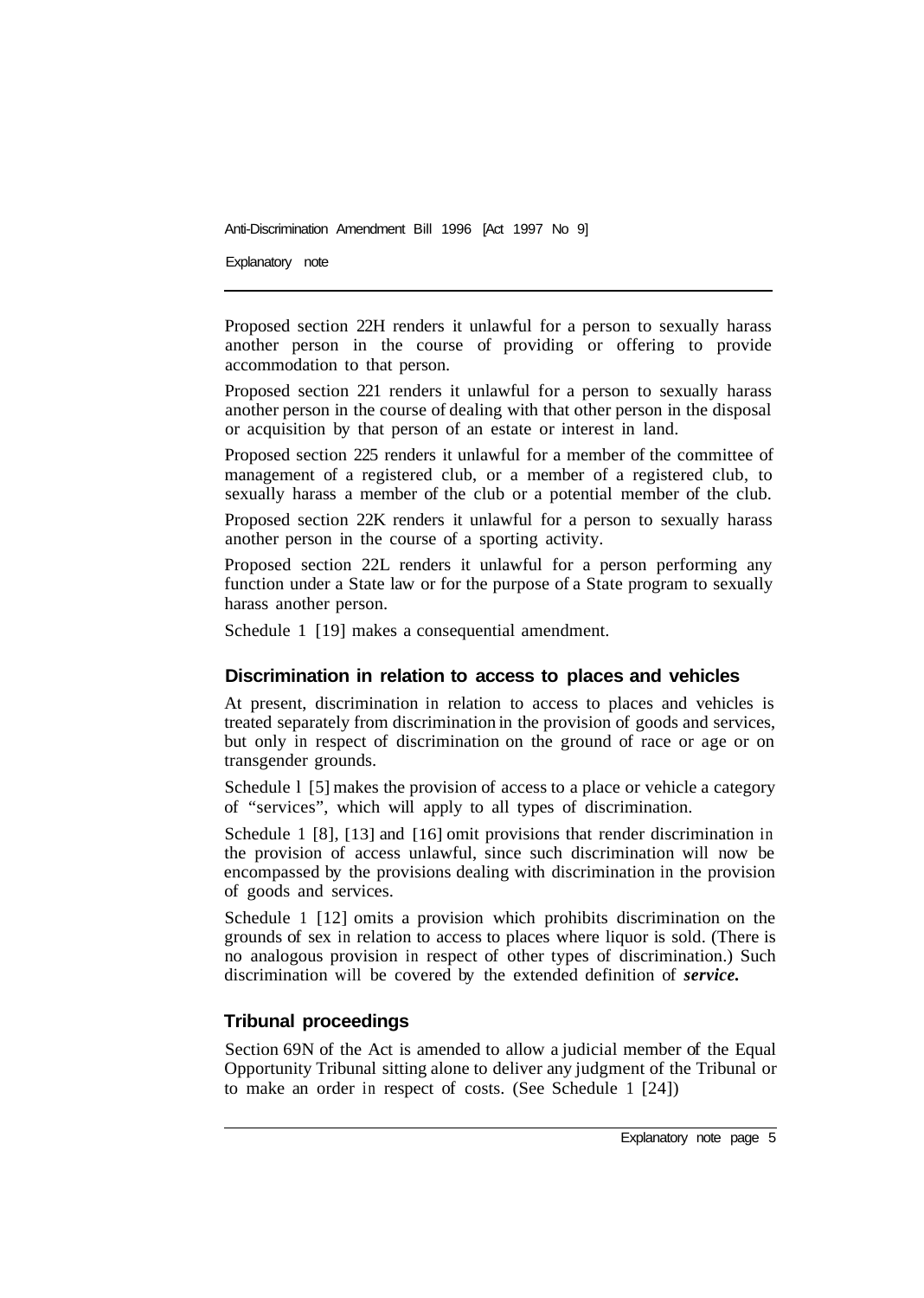Explanatory note

Schedule 1 [26] allows the Registrar of the Equal Opportunity Tribunal to deliver any judgment of the Tribunal.

Proposed section 69NA confers protection from personal liability on members of the Tribunal or members of staff of the Tribunal in respect of any act, matter or thing done or omitted in good faith for the purposes of carrying out the provisions of the Act. (See Schedule 1 [25])

#### **Pursuit of a complaint when the complainant or respondent has died**

At present, a person has a right to make a complaint under the Act, which is required to be investigated by the President of the Anti-Discrimination Board and may be referred to the Equal Opportunity Tribunal.

Schedule 1 [30] provides that if a complainant dies before a complaint is finally heard, the person's estate may pursue the complaint and is entitled to any damages that may be ordered in respect of the complaint. Similarly, the death of the respondent does not cause the complainant's cause of action to cease.

#### **Notification of respondent of decision not to proceed with complaint**

At present, section 90A (3) requires the President of the Anti-Discrimination Board to notify both the complainant and the respondent when the President makes a decision not to proceed with a complaint. This decision may be made after the Board has commenced an initial investigation of the complaint, or where the complainant has elected not to pursue the complaint. In either case, the respondent may not be aware that the complainant has lodged a complaint.

Schedule 1 [34] amends the subsection so the President is required to notify the respondent of the President's decision only if the respondent had been notified that the complaint was made.

#### **Exemptions from the Act**

Section 126 of the Act provides that the Minister may grant an exemption from the Act or regulations (or any part of the Act or regulations) on the recommendation of the Anti-Discrimination Board.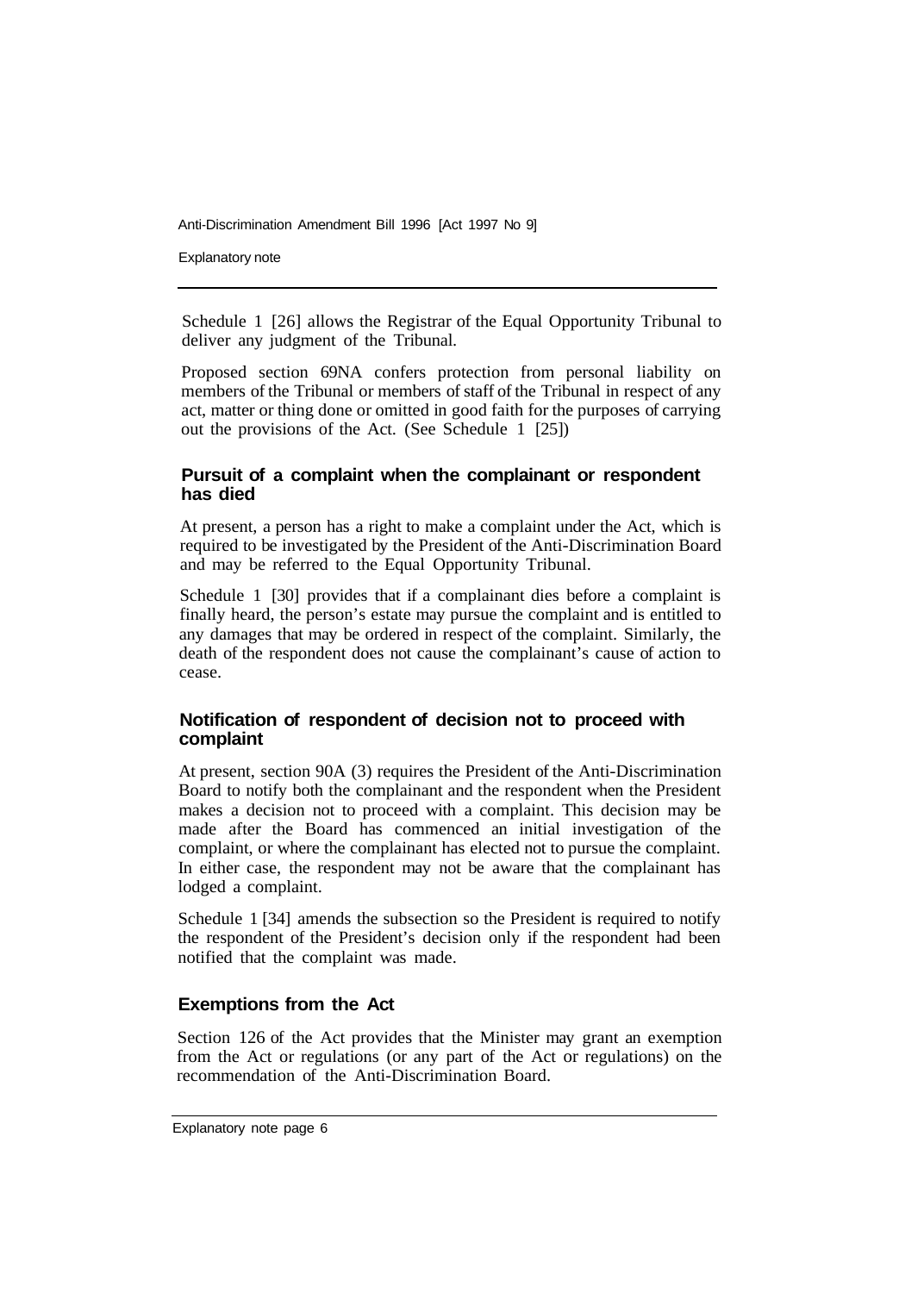Explanatory note

At present, such an exemption may not exceed 5 years and may only be renewed once, for a further 5 years. Schedule 1 [43] allows for the initial exemption to remain in force for a maximum of 10 years and provides for an unlimited number of renewals of that exemption.

Section 126A provides for exemptions from the application of Parts 3—4C of special needs programs and activities. The section allows an "appropriate authority" to certify a program or activity to be a special needs program or activity in certain circumstances. If the program or activity is one for which a Government Department or public or local authority is responsible, the appropriate authority is the Minister responsible for the Department or authority. In any other case, the appropriate authority is the Minister administering the Act. Schedule 1 [44] and [45] provide for such exemptions to be granted only by the Minister administering the Act.

#### **Updating references to repealed Acts**

The Schedule makes numerous amendments updating references to repealed Acts of the New South Wales and Commonwealth Parliaments. (See Schedule 1 [1], [2], [3], [11], [14], [18], [20], [21], [23], [27], [37], [38] and [40]) The Schedule also replaces out of date references to statutory bodies. (See Schedule 1 [15], [41] and [42])

#### **Other minor amendments**

Schedule 1 [9] repeals and re-enacts section 19, which renders it unlawful to discriminate on the grounds of race in the provision of goods and services. The new provision is consistent with the language of analogous provisions in respect of other types of discrimination.

Schedule 1 [17] provides an exemption from the prohibition on discrimination on the grounds of age in relation to the provision of accommodation. As a result of the amendment, an accommodation concession based on a person's age will not amount to unlawful discrimination on the grounds of age.

Schedule 1 [22] empowers the senior judicial member of the Equal Opportunity Tribunal to authorise the taking of leave by a member of the Equal Opportunity Tribunal.

Schedule 1 [31] empowers the President of the Anti-Discrimination Board, during conciliation proceedings, to order the production of broadcast material in relation to a broadcast that is the subject of a vilification complaint.